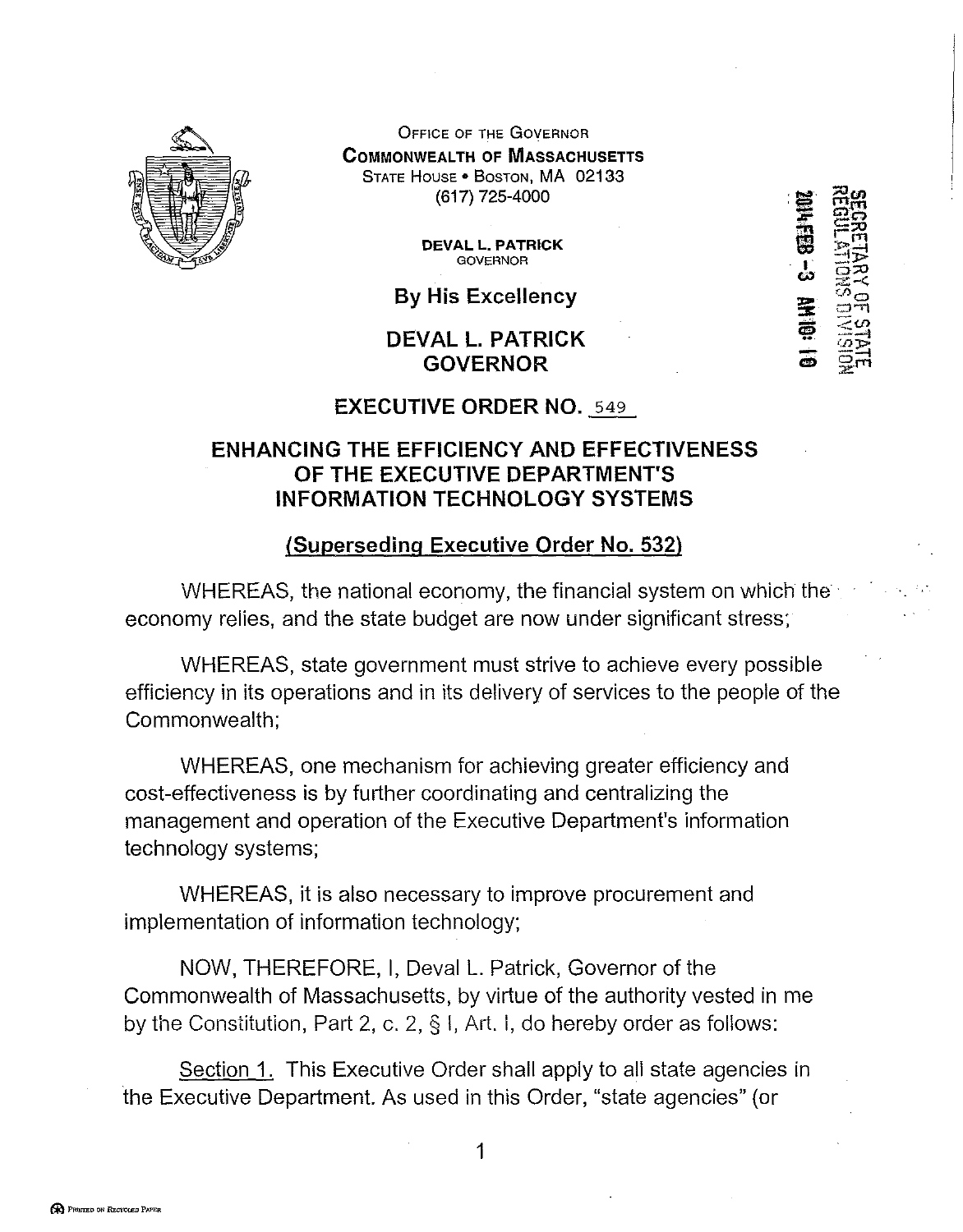"agencies") shall include all executive offices, boards, commissions, agencies, departments, divisions, councils, bureaus, and offices, now existing and hereafter established.

Section 2. The Commonwealth Chief Information Officer ("CCIO") appointed by the Secretary of Administration and Finance under G.L. c. 7, sec. 4A(d) shall be the Undersecretary for Information Technology. The CCIO shall appoint a Chief Operating Officer, who shall have immediate charge of service delivery and operational issues and who shall have the same rank as the Secretariat Chief Information Officers appointed under Section 3. The CCIO shall also supervise the Government Innovation Officer appointed under Executive Order No. 542, notwithstanding section 5 of Executive Order No. 542.

Section 3. The secretary of each executive office ("secretariat") in the Executive Department shall appoint a Secretariat Chief Information Officer ("SCIO"). Such appointments shall be made following consultation with and approval by the CCIO. Each SCIO shall report both to the Secretary of the SCIO's respective secretariat and, through a dotted line relationship, to the Commonwealth CIO. Where operationally warranted, SCIOs shall have the authority, following consultation with agency heads, to appoint chief information officers for agencies within their secretariats ("Agency CIOs"). Each Agency CIO shall report to the SCIO of his or her secretariat. All agency information technology ("IT") personnel shall report to the Agency CIO or to his or her designee, or where no Agency CIO is appointed, to the SCIO for the agency's secretariat.

Section 4. With the approval of the Legislature, agency budgets for IT shall be aggregated at the secretariat level and· managed by each secretariat's SCIO.

Section 5. Each SCIO shall maintain their approved secretariat consolidation plan ("Secretariat Consolidation Plan") demonstrating how the Secretariat will migrate to the most efficient model for the delivery of IT services. Each Secretariat Consolidation Plan shall address, among other things, how the SCIO will manage and consolidate (or, at the SCIO's discretion, retain at the agency level or regionalize):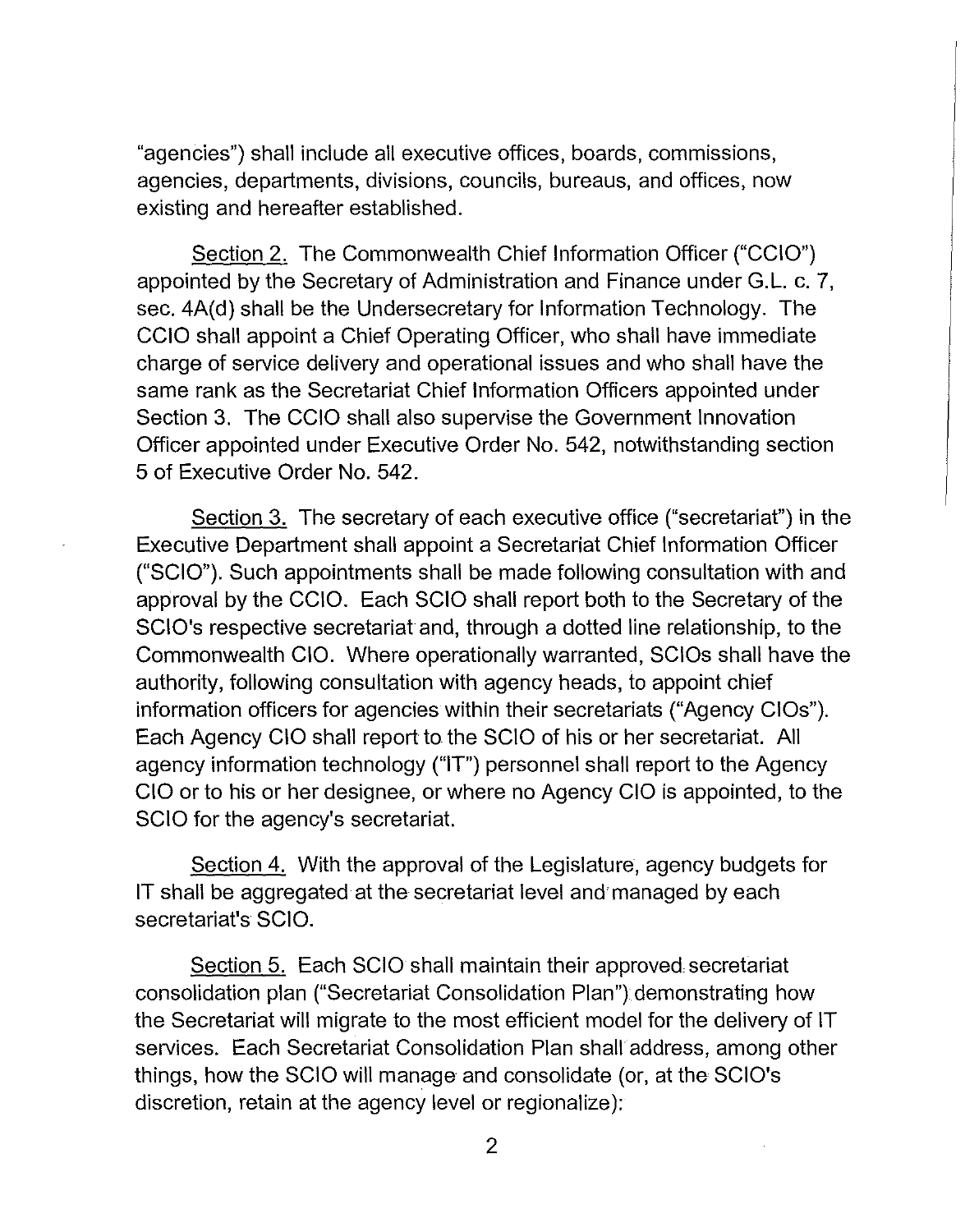- helpdesk services;
- desktop and local area network (LAN) services;
- web site information architecture; and
- application services which the SCIO proposes to provide at the Secretariat level.

Plans shall require SCIO approval for all secretariat and agency IT expenditures regardless of funding source. Subject to such approval, plans may provide for the acquisition and maintenance of agency-specific applications to remain at the agency level. Following the Commonwealth CIO's approval of their respective Secretariat Consolidation Plans, each SCIO shall manage IT for his or her secretariat based on that approved plan.

Pursuant to reporting requirements established by the Commonwealth CIO, each SCIO shall prepare and submit periodic IT plans to the Commonwealth CIO for the CIO's review and approval. Each plan shall address: (a) IT operational and project priorities that are consistent with the secretariat's strategic business goals, (b) IT budgets, (c) major IT procurements planned for the year, (d) strategies for enhancing the efficiency, effectiveness and security of IT services at the secretariat level, and (e) IT staffing plans.

Section 6. The Commonwealth CIO shall issue a high level description of his or her plans for completing the migration of Infrastructure Services for all Executive Department agencies to the Information Technology Division ("ITD"), except those services, if any, that the Commonwealth CIO determines cannot be centralized at ITD due to technical viability or restrictions imposed by state or federal law. The Commonwealth CIO shall complete the migration of Infrastructure Services for all Executive Department agencies to ITD. ITD must substantially complete the consolidation of Infrastructure Services for the Executive Department at ITD. Consolidated Infrastructure Services provided by ITD shall, at a minimum, meet the same service levels as those received by Executive Department agencies prior to consolidation. The Commonwealth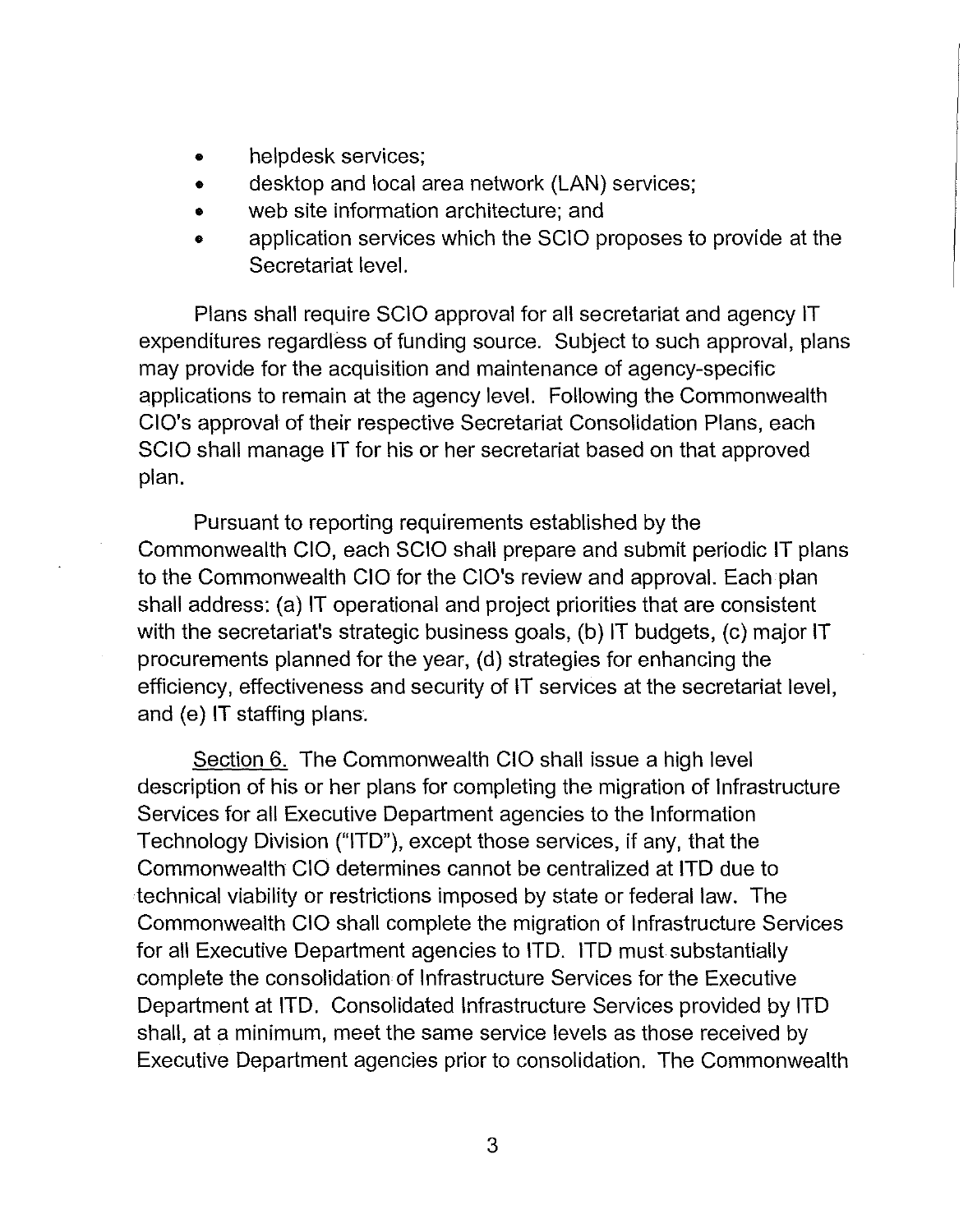CIO may, at his or her discretion and through a written delegation, authorize certain Secretariats to operate specific Infrastructure Services.

Section 7. There shall be an Infrastructure Services Board ("ISB") which shall advise the Commonwealth CIO regarding service levels for the Infrastructure Services provided by ITD, and be chaired by the ITD Chief Operating Officer. The precise members and make-up of the Infrastructure Services Board shall be determined by the Commonwealth CIO, but its membership shall be drawn from state employees across the Executive Department with knowledge and experience in the field of IT, with additional representatives from the Judicial and Legislative Branches, other constitutional offices, and quasi-public authorities whose entities are or become customers of ITD's Infrastructure Services and who accept an invitation from the Commonwealth CIO to participate. The ISB shall have no decision making authority; its sole function shall be to provide information and advice, as requested, to the Commonwealth CIO.

Section 8. Annually, each SCIO, the cabinet Secretary for the respective Secretariat served by them, and the Commonwealth CIO will collaborate on the drafting and publication of an annual Business Innovation Plan for the Secretariat that:

- describes strategies that the Secretariat will implement in order to use information technology to transform the business of government;
- identifies specific business cost savings and efficiencies that will be generated through strategic use of information technology within each Secretariat; and
- identifies any necessary one-time or ongoing Information Technology investment needed to realize such business cost savings or efficiencies.

Section 9. Annually, the Commonwealth CIO shall, for the purpose of protecting Commonwealth programs, data and information technology, conduct compliance reviews across the executive department to ensure full compliance with statutes, regulations, policies, standards and contractual obligations related to information security and information technology and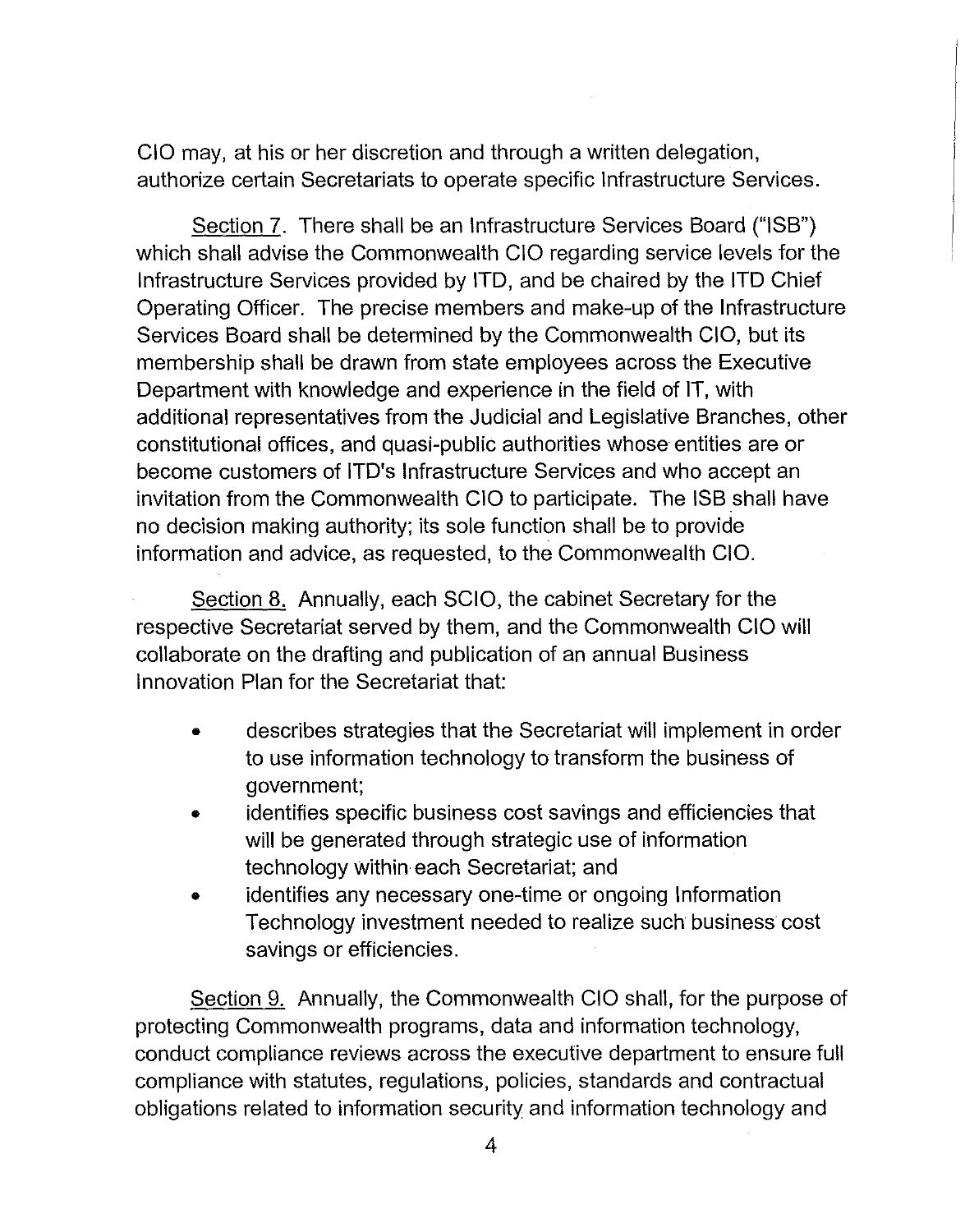report annually on the results of such reviews to Cabinet Secretaries and the Governor.

Section 10. The Commonwealth CIO shall have the authority to coordinate Executive Department IT planning by:

- Reviewing and approving Secretariat Consolidation Plans and periodic Secretariat IT plans, and setting timeframes for both secretariat and infrastructure consolidation;
- Reviewing and approving secretariat IT budget requests and establishing IT budget priorities, including for all major IT projects regardless of funding source;
- Developing a comprehensive multi-year strategic plan for IT for the Executive Department, which addresses the acquisition, management and use of IT and specific projects that implement
	- the strategic plan;
- Identifying opportunities for cost savings based on standardization, cross-agency collaboration, use of shared services and centralization of resources; and
- Collaborating with SCIOs and Secretariats on the creation of annual Business Innovation Plans for each Secretariat.

# Section 11.

(a) The CCIO shall supervise all Executive Department IT project selection, development and maintenance, and shall supervise procurement in consultation with the Assistant Secretary for Operational Services.

(b) The CCIO shall use a rigorous methodology that incorporates a return on investment and risk calculation to evaluate new IT projects. The CCIO shall seek outside return on investment verification for projects that exceed \$20 million, are applying for self-financing (where the revenue or savings expected from the project will cover the cost of the debt service), and those the CCIO identifies as uniquely complex.

(c) The CCIO shall appoint an IT Portfolio Oversight Committee, which shall develop a portfolio strategy, provide input to the CCIO on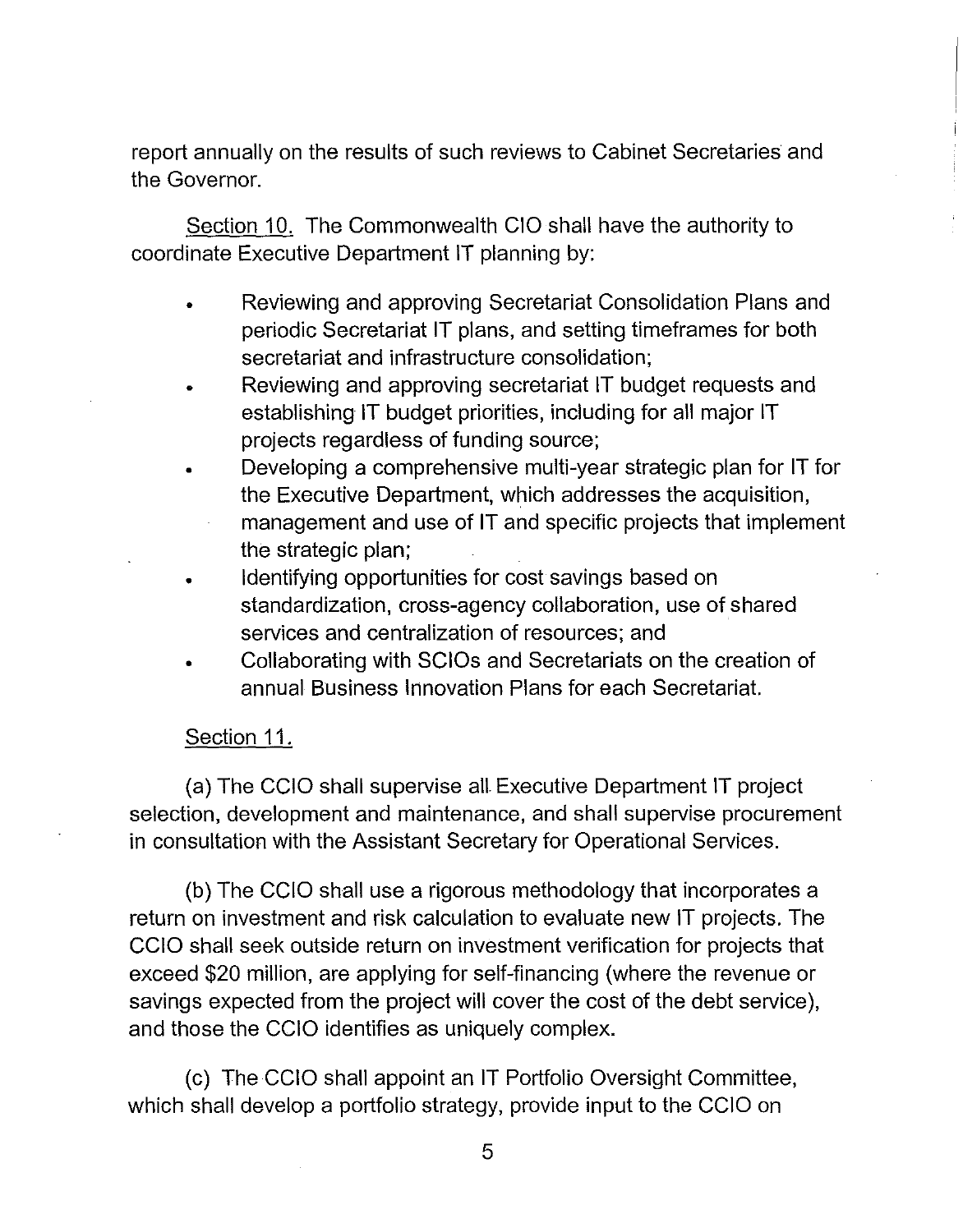projects to be funded based on the project evaluation methodology, and review ongoing projects quarterly on an ongoing basis. Membership should include the CCIO, ITD Capital Planning Officer, 4-6 representatives from the secretariats with experience in business and IT, and 1-2 experts from the private sector or academia. Private sector members shall not be eligible to bid on the projects considered by or related to the projects considered by the Committee.

(d) The CCIO shall adopt policies, standards and guidelines governing IT procurement, development and maintenance, specifically including provisions for:

- identifying which IT procurements shall require express approval of the CCIO; .
- effective project management and oversight configurations;
- strategic incentive and requirement structures;
- creating more competition among IT vendors;
- disqualifying underperforming vendors; and
- other best practices identified, including those identified in legislatively required reports.

(e) The CCIO, in consultation with the Assistant Secretary for Operational Services, shall develop a Strategic IT Procurement Team to provide planning, writing and negotiating assistance to agencies procuring large IT projects.

Section 12. Where appropriate, and with the approval of the Secretary of Administration and Finance, the Commonwealth CIO shall have the authority to enforce this Executive Order by determining and imposing remedial courses of action in instances of secretariat or agency non-compliance with this Order's requirements. Such actions may include, without limitation, a freeze on the non-compliant secretariat's or agency's authority to make IT-related expenditures, as well as a loss of eligibility for IT capital funding.

Section 13. The Commonwealth CIO shall report annually to the Executive Office for Administration and Finance concerning: (a) progress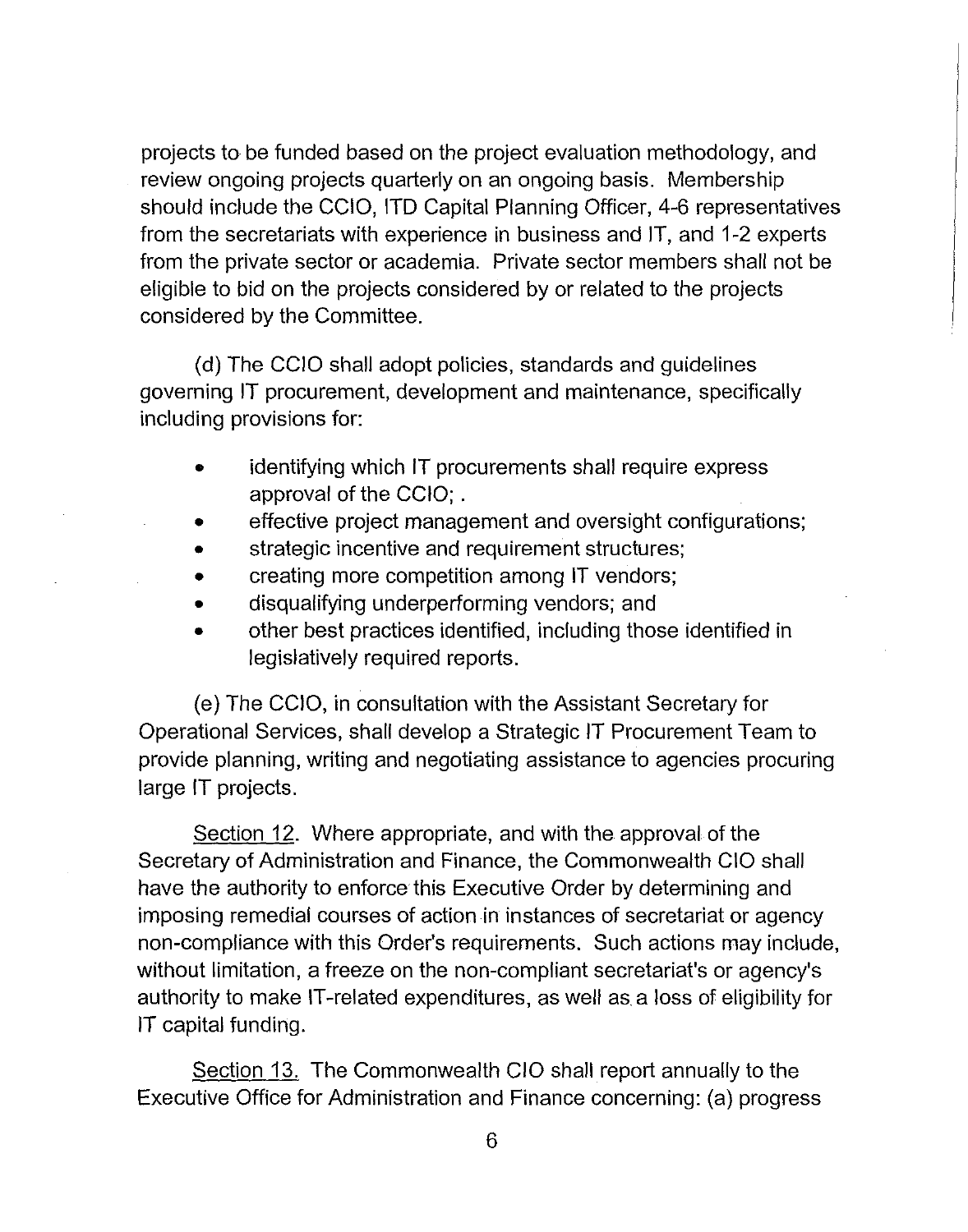made by the Executive Department towards secretariat and infrastructure consolidation; (b) the results of such consolidation; (c) service levels for the consolidated infrastructure services provided to the Executive Department; (d) the cost of such services; (e) Secretariat Business Innovation Plans; and (f) the results of compliance reviews of executive department compliance with information security and technology related laws, regulations, policies, standards and contractual obligations.

### Section 14. As used in this Executive Order:

"Information technology" means hardware, software, and telecommunications equipment, including but not limited to personal computers, mainframes, wide and local area networks, servers, mobile or portable computers, peripheral equipment, telephones, wireless communications, handheld devices, cloud-based application and platform services, public safety radio services, facsimile machines, technology facilities including but not limited to data centers, dedicated training facilities, switching facilities, and other relevant hardware and software items as well as personnel tasked with the planning, implementation, and support of technology;

"Infrastructure Services" shall mean data and telecommunications networks, premise or hosted data center services, web site hosting and portal services (except the provision of website information architecture and content), and shared enterprise services such as email and directory services; and

"Telecommunications" means any origination, transmission, emission, or reception of signs, signals, writings, images, and sounds or intelligence of any nature, by wire, radio, television, optical, or other electromagnetic systems.

Section 15. Nothing in this Executive Order shall be construed to require action inconsistent with any applicable state or federal law.

Section 16. This Executive Order shall take effect immediately and shall continue in effect until amended, superseded or revoked by subsequent Executive Order.

7